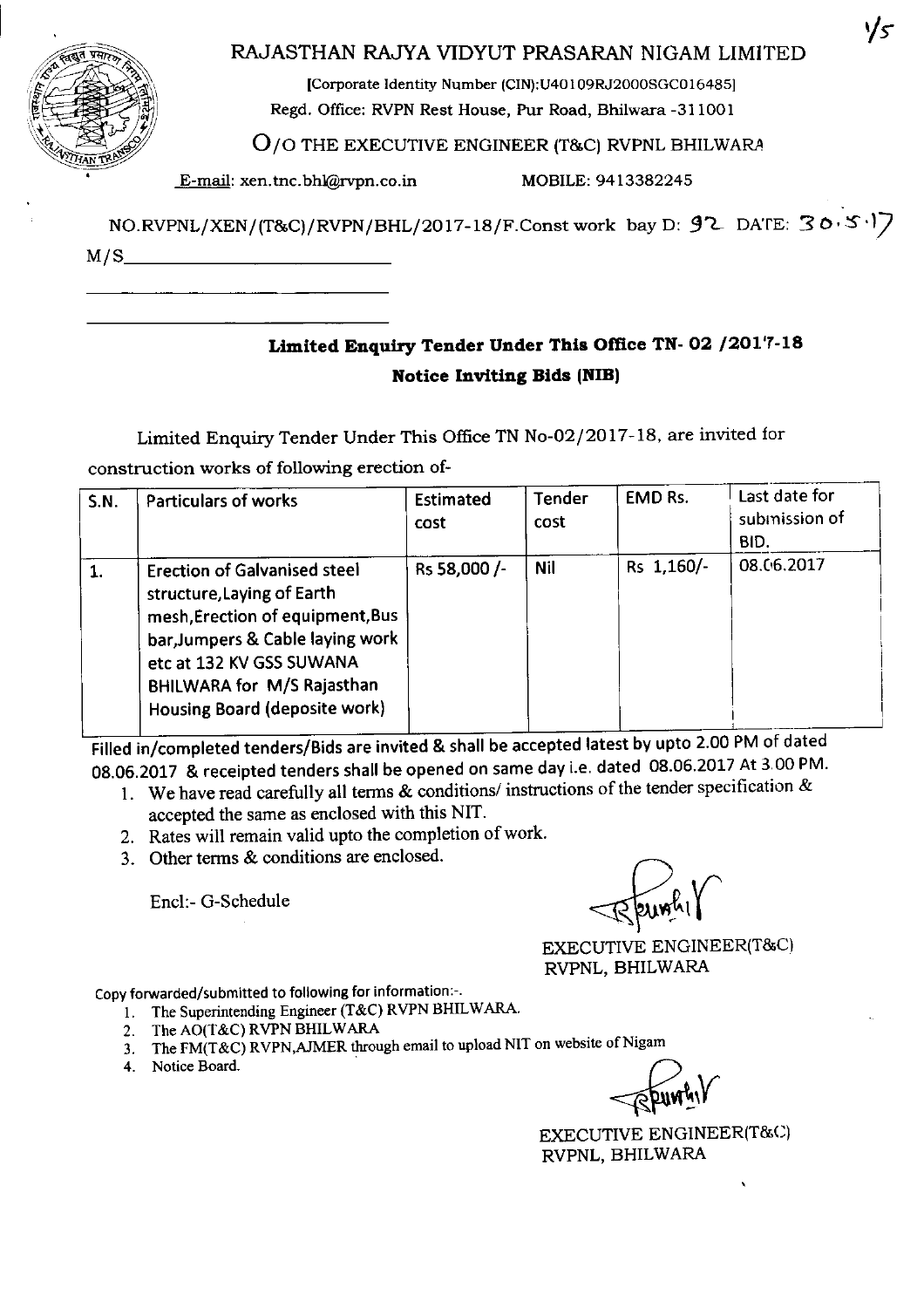# 'G' Schedule of Const. of 01 No. 33 KV Bay at 132 KV GSS Suwana Bhilwara for M/s Rajasthan Housing Board Deposit Work)

Neme of Office: AEN-'I (T&C) RVPN BHILWARA

Name of Work: Erection of Galvanized steel structure,Laying of earthmesh.Erection of equipment.Bus Bar, Jumpers & Cable laying \_werketc,at 132 KV GSS Suwana Bhilwara for 01 No. 33 KV Bay for *Mis* RaJ'etran -lousin; Board

Reference: BSR AS ON 01.04.2017 VIDE RVPN/SE(Contracts-II)/XEN-4/F./D 45 JAIPUR Dated 21.04.17

|                      | ltem.          |                                                                                      |        |                |                 |           |
|----------------------|----------------|--------------------------------------------------------------------------------------|--------|----------------|-----------------|-----------|
|                      | S. Ino. of:    |                                                                                      |        |                |                 | AMOUNT in |
|                      | N. BSR         | <b>PARTICULARS OF WORK</b>                                                           | unit   | QTY.           | <b>RATE</b>     |           |
| $\ddot{\phantom{1}}$ | 2              | 3                                                                                    | 4      | 5              |                 | Rs.       |
|                      |                | <b>EARTH MESH WORK</b>                                                               |        |                |                 |           |
|                      | $\mathsf{A}$ 1 | Laying earth mesh with 25mm./ 28mm dia M.S. rod at a depth of 0.80 metre from        |        |                |                 |           |
|                      |                | top level of foundations, including excavation of trench of required depth and       |        |                |                 |           |
|                      |                | backfilling of the same, transportation of M.S. Rod from site store to               |        |                |                 |           |
|                      |                | location, welding of M.S. Rod to M.S. Rod along the length, at crossings and with    |        |                |                 |           |
|                      |                | earth electrodes as per drawing, application of bitumen impregnated tape on all      |        |                |                 |           |
|                      |                | welded joints, for the type of soil prevalent at 0.80 metre below top level of       |        |                |                 |           |
|                      |                | foundations (M.S. Rod of above sizes & M.S. Flat as required shall be made           |        |                |                 |           |
|                      |                | available by RVPN)                                                                   |        |                |                 |           |
|                      |                | (a) In case electricity is made available by RVPN without charges                    |        |                |                 |           |
|                      |                | i) Normal dry soil                                                                   | Metres | 100            | 24              | 2400      |
| $\overline{2}$       |                | ii) Hard soil / Murram / Black cotton soil                                           | Metres | 100            | 26              | 2600      |
|                      | :B-1           | Laying of earthing risers of 50x6 mm /50x10/ 50x12 mm size M.S. Flat at a depth      |        |                |                 |           |
|                      |                | of 0.80 metre from top level of foundation, including excavation of trench of        |        |                |                 |           |
|                      |                | required depth and back filling of the same, transportation of M.S. Flat from site   |        |                |                 |           |
|                      |                | store to lacations, preparation of risers, bending as per requilement (after         |        |                |                 |           |
|                      |                | heating if neccessary), fixing on and welding / bolting / to equip 1 ent / structure |        |                |                 |           |
|                      |                | and peaks of structures laying in the trench welding to the earth mesh of M.S.       |        |                |                 |           |
|                      |                | Red as per drawing, including welding of extra length of M.S. Flat if required       |        |                |                 |           |
|                      |                | application of bitumen compound and covering with bitumen impregnated tape on        |        |                |                 |           |
|                      |                | all welded joints, painting of all surfaces of risers above ground level with red    |        |                |                 |           |
|                      |                | oxide and green paint for the type of soil prevalent at 0.80 metre Le ow top level   |        |                |                 |           |
|                      |                | of foundations (M.S. Rod of above sizes & M.S. Flat as required shall be made        |        |                |                 |           |
|                      |                | available by RVPN)                                                                   |        |                |                 |           |
|                      |                | (a) In case electricity is made available by RVPN without charges                    |        |                |                 |           |
| $\overline{3}$       |                | <b>D</b> Normal dry soil                                                             | Metres | 100            | 27              | 2700      |
| 4                    |                | (i) Hard soil / Murram / Black cotton soil                                           | Metres | 100            | $\overline{28}$ | 2800      |
|                      | $C-1$          | Placing / Driving of earth electrode of 25 / 28mm dia. M.S. Roc of length 3.00       |        |                |                 |           |
|                      |                | meters (approx) to a depth of 3.80 meters from the top level of foundations,         |        |                |                 |           |
|                      |                | including excavation of pit as required and back filling of the same trunsportation  |        |                |                 |           |
|                      |                | of M.S. Rod from site store to lacations cutting of M.S. Rod to desired length       |        |                |                 |           |
|                      |                | preparation of one end as spike if necessary, welding of ea th electroce to earth    |        |                |                 |           |
|                      |                | mesh of M.S. Rod as per drawing application of bitumen compound and covering         |        |                |                 |           |
|                      |                | with bitumen impregnated tape on all welded joints, for the type of soil prevalent   |        |                |                 |           |
|                      |                | at 3.80 metres below top level of foundation (M.S. Rod of above cities & M.S.Flat)   |        |                |                 |           |
|                      |                | as required shall be made available by RVPN )                                        |        |                |                 |           |
|                      |                | (a) In case electricity is made available by RVPN without charges                    |        |                |                 |           |
| $\overline{5}$       |                | iii) Soft rock                                                                       | Nos.   | $\overline{5}$ | 532             | 2660      |
| 12                   |                |                                                                                      |        |                |                 |           |
|                      |                | ERECTION OF SUB-STATION STEEL STRUCTURES columns. Learns, lighting                   |        |                |                 |           |
|                      |                | mast and equipment structures (excluding Circult Breakers and Cappeitor Banks        |        |                |                 |           |
|                      |                | ) of all types including transportation of structure member nuts \$ bolls. Washers,  |        |                |                 |           |
|                      |                | etc. from site store to locations, their assembly, placing on foundation, fixing of  |        |                |                 |           |
|                      |                | template, with foundation boits as required levelling and preparing to grouting as   |        |                |                 |           |
|                      |                | required , but excluding grouting, erection after grouting and fighrening &          |        |                |                 |           |
| 6                    |                | punching of nuts & bolts (Maximum height of structures up to 20 milters)             | ¦M T   | 4.5            | 2321            | 10444.5   |
|                      |                | C/F                                                                                  |        |                |                 | 23604.5   |

Executive Engineer (T3C) *<u>KRVP.IL Blanvars</u>* 

Assistant Engineer-I (T&C)



•

G.: Cdi. cf.33KV Baba Spinners Bay at 132KV GS\$ RAILA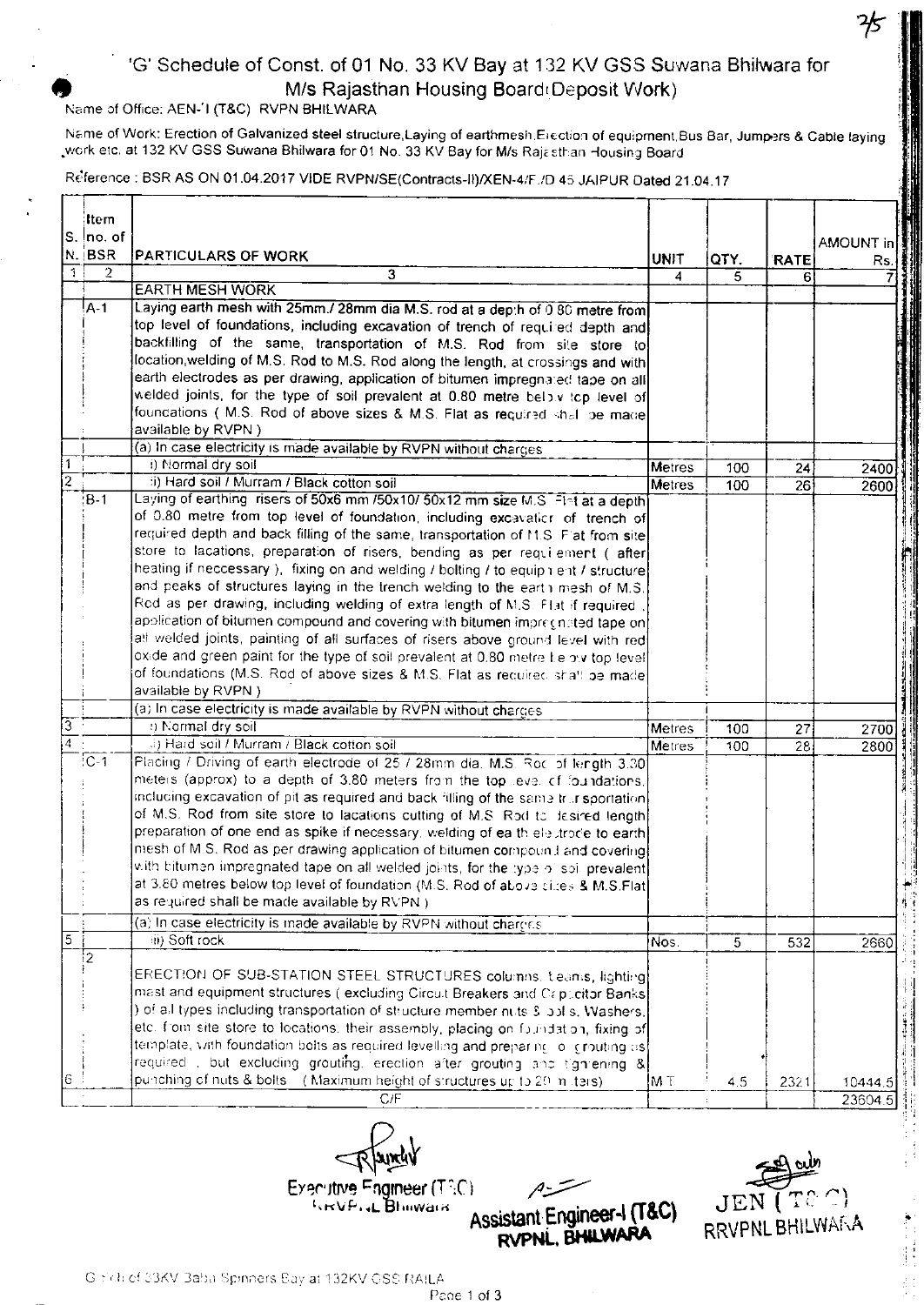|                   |                | B/F                                                                                            |             |                |                            | 23604.5 |
|-------------------|----------------|------------------------------------------------------------------------------------------------|-------------|----------------|----------------------------|---------|
|                   | 3              | <b>BUS- BAR WORK</b>                                                                           |             |                |                            |         |
|                   | $\mathsf{A}$   | STRINGING of 220 KV, 132 KV, 33 KV & 11 KV Bus Bar of ACSR condutor,                           |             |                |                            |         |
|                   |                | including transportation of conductor, disc insulators and tension hardware from               |             |                |                            |         |
|                   |                | site stores to location, laying and cutting required length of concuctor. Cleaning             |             |                |                            |         |
|                   |                | and assembly of disc insulators as required along with fitting o polted type or                |             |                |                            |         |
|                   |                | compression type tension hardware as made available ( compression machine                      |             |                |                            |         |
|                   |                | shall be provided by RVPN on rent free basis). Making up at one end, stringing                 |             |                |                            |         |
|                   |                | of conductors between the beams with specified sag and tension, also equalizing                |             |                |                            |         |
|                   |                | sag and fitting spacers and spacers T-clamps for twin conductor, for three                     |             |                |                            |         |
|                   |                | phases of conductors in each bus-section.                                                      |             |                |                            |         |
| $\overline{7}$    |                | i) Single ACSR Panther                                                                         | section     | 1              | 1165                       | 1165    |
|                   | В              | JUMPERS OF ACSR conductor (3 nos. Y-type) between busific equipment or                         |             |                |                            |         |
|                   |                | between equipment to equipment or between bus to bus, including transportation                 |             |                |                            |         |
|                   |                | of conductor, disc insulators and hardware from site stores to localions, cleaning             |             |                |                            |         |
|                   |                | and assembly of disc insulators as required along with fitting of suspension                   |             |                |                            |         |
|                   |                | hardware and erection as required, cutting required length of concuctor, making                |             |                |                            |         |
|                   |                | connections, fixing of spacers & spacer T- clamps as required, fightining of                   |             |                |                            |         |
|                   |                | clamps/ connectors, dressing, etc., for three phases.                                          |             |                |                            |         |
| $\overline{8}$    |                | i) Single ACSR Zebra/ panther conductor                                                        | Set         | 8              | 333                        | 2664    |
|                   | $4^{\circ}$    | STRINGING of Earth wire (size 7/ 3.15mm or 7/ 4.00m r), noluding                               |             |                |                            |         |
|                   |                | transportation of earthwire, tension hardwares, etc., from site store to                       |             |                |                            |         |
|                   |                | locations, laying and cutting reuired length of earthwire fitting of polted type or            |             |                |                            |         |
|                   |                | compression type hardware as made available ( compression machine shall be                     |             |                |                            |         |
|                   |                | provided by RVPN on rent free basis) making up at one end, siringing of                        |             |                |                            |         |
|                   |                | earthwire between structure peaks with specified sag and tensior umpering and                  |             |                |                            |         |
| 19.               |                | connecting earth bonds. For single earhtwire.                                                  | <b>Each</b> | 4              | 292                        | 1168    |
|                   | 5              | ERECTION OF SUB-STATION EQUIPMENTS                                                             |             |                |                            |         |
|                   | B              | Erection of Current Transformer /Potential Transformer / Capacitive voltage                    |             |                |                            |         |
|                   |                | Transformer/ Series Reactor / Residual Voltage Transformer / Neutral Current                   |             |                |                            |         |
|                   |                | Transformer with clamps & connectors on already erected steel structure                        |             |                |                            |         |
|                   |                | including transportation from site store to locations. Fabrication of base frame,              |             |                |                            |         |
|                   |                | fixing of terminal connectors, tightening of nuts & bolts etc., con-plete in all               |             |                |                            |         |
|                   |                | respects.                                                                                      |             |                |                            |         |
| 10 <sub>1</sub>   |                | (iii) 33 KV CT/PT                                                                              | Nos.        | 3              | 532                        | 1596    |
|                   | $\overline{C}$ | Erection of lightening Arrestor on already erected stee structure including                    |             |                |                            |         |
|                   |                | transportation of lightening arrestor, clamps & connectors surge ocunter etc.                  |             |                |                            |         |
|                   |                | from site store to locations, fabrication of base frame, fixing of terminal                    |             |                |                            |         |
|                   |                | colinectors, surge counter, tightening of nuts & bolts etc., complete in all                   |             |                |                            |         |
|                   |                | respects.                                                                                      |             |                |                            |         |
| 11                |                | iii) 33 KV                                                                                     | Nos.        | 3              | $\overline{3}\overline{7}$ | 951     |
|                   | D              | Erection of Isolators on already erected steel structure inclu ling transportation of          |             |                |                            |         |
|                   |                | base frame P. I. "s. contacts. Mechanism box, clamps & connectors etc. from site               |             |                |                            |         |
|                   |                | store to locations, minor fabrication as required and fixing of term inal connectors           |             |                |                            |         |
|                   |                | $ \text{etc} $ adjus:ment / alingnment of isolator and its earth blade. If provided, for their |             |                |                            |         |
|                   |                | sir octh operation and final adjustment if required after jumpering.                           |             |                |                            |         |
|                   |                | (ii) 33 KV                                                                                     |             |                |                            |         |
| $\overline{12}$   |                | a) Without Earth Blade                                                                         | Nos.        | $\overline{2}$ | 9.6                        | 1832    |
| $\overline{13}$ ! |                | b) With Single Earth Blade                                                                     | Nos.        | 1              | 1364                       | 1364    |
|                   |                | C/F                                                                                            |             |                |                            | 34344.5 |

pundy  $\mathcal{R}$ Executive Engineer (TTC)

سنة م Assistant Engineer-I (T&C)

 $\left\langle \frac{1}{2}\right\rangle$  $\tilde{\mathcal{C}}^{\frac{1}{2}}$  $\rm JEN$ RRVPNL BHILWANA

 $3/5$ 

**AN**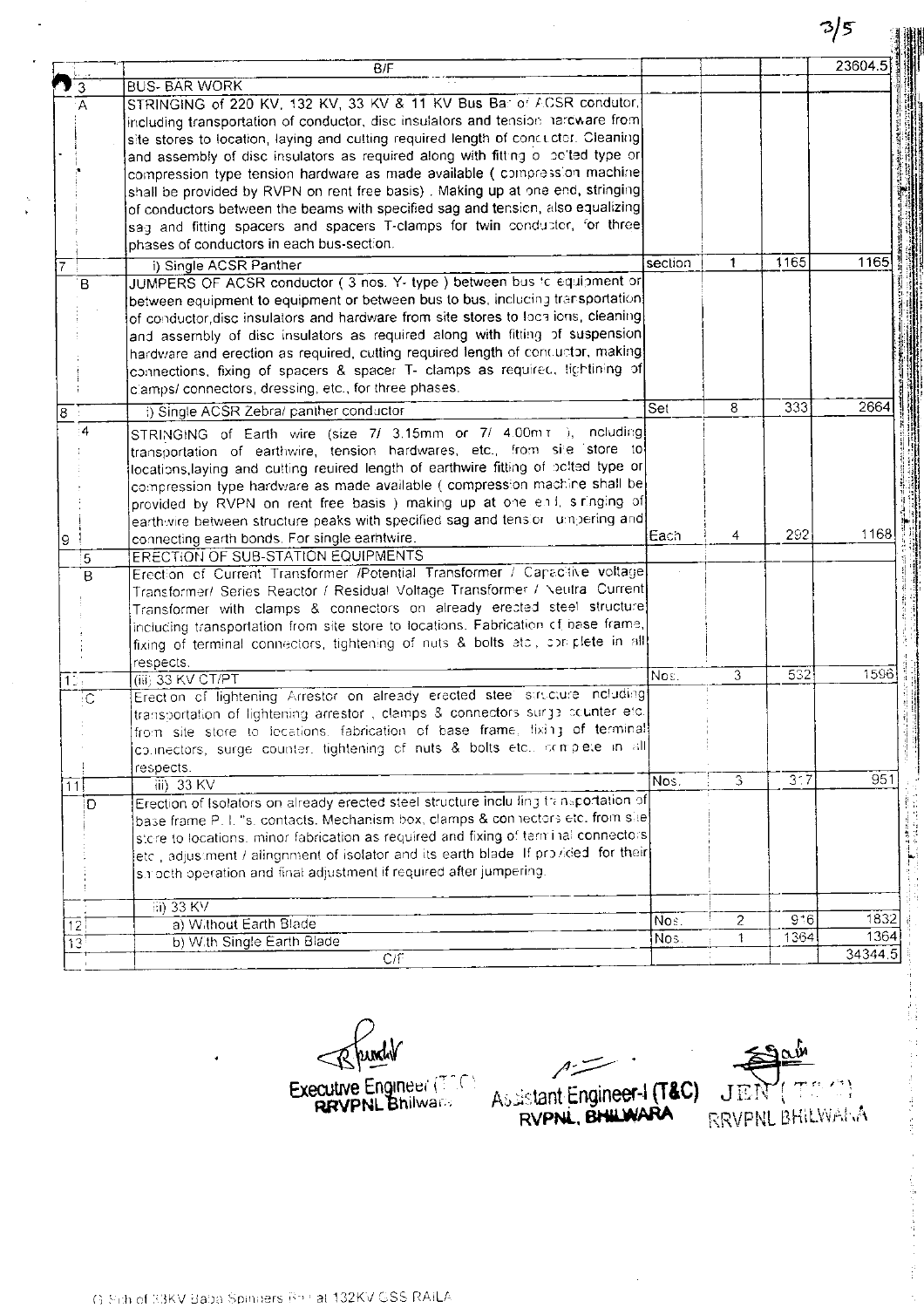|                 | B/F                                                                                                                                                                                                                                                                                                                                                                                                                                                                                      |                        |                |                | 343445 |
|-----------------|------------------------------------------------------------------------------------------------------------------------------------------------------------------------------------------------------------------------------------------------------------------------------------------------------------------------------------------------------------------------------------------------------------------------------------------------------------------------------------------|------------------------|----------------|----------------|--------|
|                 | Erection of 33 KV or 11 KV Circuit Breakers, including transaction of<br>equipment, structure members. Nuts & bolts, Clamps & connecto s accessories<br>etc. from site store to location assembly of support struclure their placing on<br>foundation leveling and preparing for grouting as required but excluding grouting<br>assembly/ placing of poles. Mechanism box, etc. on support stlucture as per<br>manufacturers drawings fitting of terminal connectors, etc. put excluding |                        |                |                |        |
| $\overline{1}$  | commissioning of CB<br>I) 33 KV Outdoor type (VCB / SF 6)                                                                                                                                                                                                                                                                                                                                                                                                                                | Nos.                   | 1              |                |        |
| 16              | Erection of Control & Relay Panels complete in all respects noluding<br>transportation from site store to control room, placing on foundation / cable<br>trench as per layout, interconnection between control & relay panels and with<br>existing panels, fixing of side / top covers and doors earthing to existing earth<br>strip in control room, connection of bus wiring to existing pane's and between<br>control and relay panel. As required.                                   |                        |                | 7404           | 7404   |
| 15              | iii) Simplex panel. DC Panel, RTCC Panel, PLCC Panel e.c.                                                                                                                                                                                                                                                                                                                                                                                                                                | Nos.                   | 1              | 632            | 632    |
|                 | Erection of Marshalling Kiosk /Line Matching Unit (LMU) / Line Vatching &<br>Distribution Unit (LMDU) complete in all respecct including transportation from<br>site store to location, placing on foundation / cable trench as per layout,<br>preparing for grouting of foundation bolts but excluding grouting etc.                                                                                                                                                                    |                        |                |                |        |
| 16<br>$\cdot$ C | ii) 33 KV or 11 KV marshalling Kiosk<br>LAYING AND TERMINATION OF CABLES                                                                                                                                                                                                                                                                                                                                                                                                                 | Nos.                   | 1              | 192            | 192    |
| ÷Α              | Control Cables                                                                                                                                                                                                                                                                                                                                                                                                                                                                           |                        |                |                |        |
|                 | including transportation of cable drums from site store fo location laying in cable<br>trenches, cutting to required length, placing them on cable/ racks/ cable trays/ &<br>dressing. Including removing and re-fixing trench covers as require I making<br>necessary connections, testing, cable marking on both the terminatin vends, etc.<br>as rquired for all sizes from 2c x 2.5 sq. mm, to 2Dc x 2.5sq. mm, 40 x 4sq.<br>mm.and 4c x 6sq. mm.                                    |                        |                |                |        |
|                 | a) unarmoured control cable.                                                                                                                                                                                                                                                                                                                                                                                                                                                             | Mtrs                   | 2500           | 5 <sub>1</sub> | 12500  |
|                 | it) fixing of control cables in position with single compression nickel plated brass<br>cable glands confirming to IS: 12943 & having three metal washers and one<br>rubber raig, including preparation of cable and or ling of corres; on tirig holes in<br>gic nd plates, etc. as required. & including cost of cable glancifor each cable<br>g and of size                                                                                                                            |                        |                |                |        |
| $\frac{1}{15}$  | a) 19 mm unarmoured control cable<br>c) 25 mm unarmoured control cable                                                                                                                                                                                                                                                                                                                                                                                                                   | Nos.                   | 30             | 44             | 1320   |
| $\frac{20}{21}$ | ii.) Termination of vires of cables with copper cor ductor using copper terminal<br>ends ( pin or ring type as required of Dowells or equivalent make as approved by<br>the Engineer-in charge) duly crimped with crimping tool, including maling wire<br>ends ready for crimping. ferruling & dressing of vires, etc. as require I, including<br>cost of terminal ends for all wires for each cable at both ends for cables of the<br>following sizes                                   | $\overline{\text{No}}$ | 4              | 67             | 268    |
|                 | c) 4c x 2.5 sq. mm                                                                                                                                                                                                                                                                                                                                                                                                                                                                       | Each                   | 5              | 43             | 215    |
|                 | f) 12c x 2.5 sq mm<br>in case all the wires of any cable are not got term nated then a ded iction at the<br>rate of Rs. 6.00 shall be made for each end of the wires not terminated                                                                                                                                                                                                                                                                                                      | Each                   | $\overline{2}$ | 128            | 256    |
|                 | i) $4c \times 4.0$ sq. mm                                                                                                                                                                                                                                                                                                                                                                                                                                                                | Each                   | 10             | 57             | 570    |
|                 | in case all the wires of any cable are not got te minated then a dud iction at the<br>rate of Rs. 7.00 shall be made for each end of the wires not terminated                                                                                                                                                                                                                                                                                                                            |                        |                |                |        |
|                 | <b>TOTAL</b>                                                                                                                                                                                                                                                                                                                                                                                                                                                                             |                        |                |                | 57701  |

(Rs. Fifty Seven Thousand Seven Hundred Two Only)

Executive Engineer (

سنستصم Assistant Engineer-1 (T&C)

goules JE RRVPNL BHILWAC.A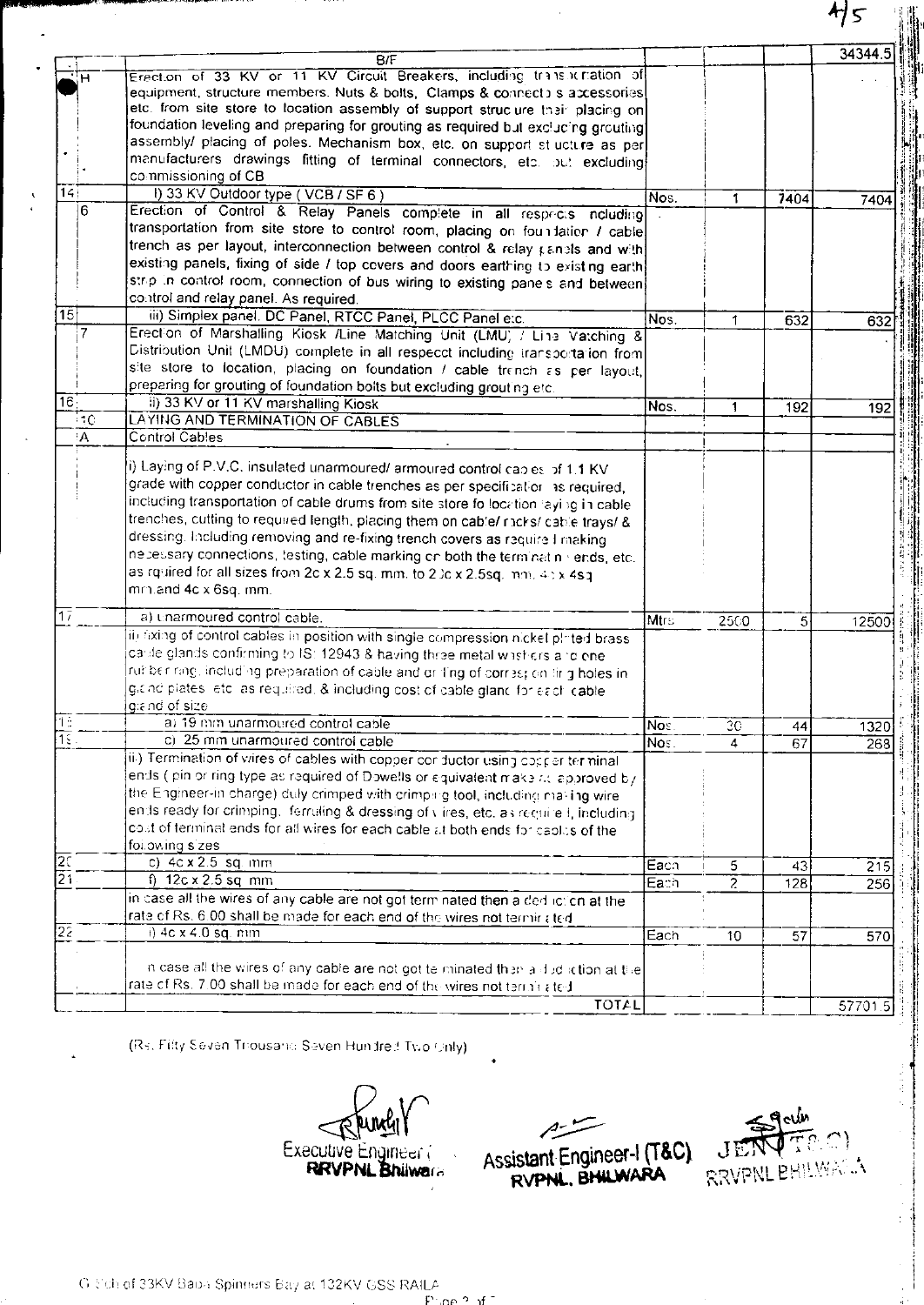Tenders are invited & shall be accepted latest by 2.00 pm on dated 08.06.2017 for the above NT which shall be opened on same day dated 08.06.2017 at 3.00 pm

| Name of Firm/Bidder.     |  |
|--------------------------|--|
| <b>Address</b>           |  |
|                          |  |
| Phone No / Fax No        |  |
| TIN/CST/RST No-          |  |
| Name of contact person   |  |
| Contact No/Mobile No     |  |
| Date $/$ ___ $/$ _______ |  |
| Place                    |  |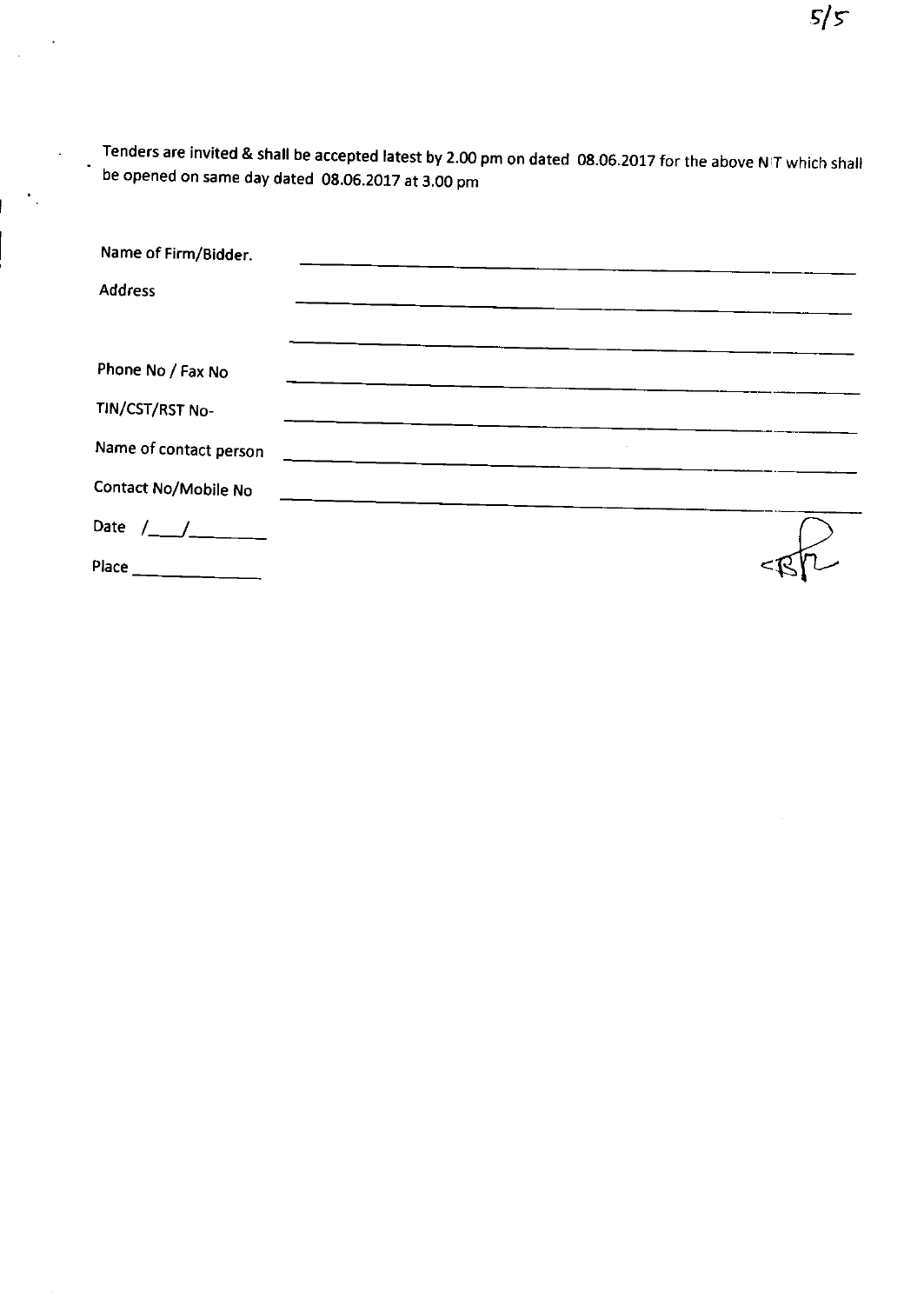#### **Terms &; conditions of the Tender specifications of limited enquiry Tender for Erection work of 33 KVBay for** *MIS* **Rajasthan Housing Board** [deposrte **work, at 132 KVGSS Suwana ,BhUwara on BSR as on 01.04.2017, under limited enquiry Tender No** *TN-02/2017-18*

**01 Prices:** The price shown of above in G-schedule of work & rates are on RVPNL ESR as on 01.04.2017 vide RVPN/SE(Contracts-II)/xen-4/F./D-45 JAIPUR Dt·21.04.17 the contractor should be advised to quote the rates including all taxes as applicable.

**02 EMD deposit:** You'll have to furnish the security deposit @ 2% of the contract value in cash or by bank draft to the AO T&C RVPN Bhilwara & enclosed copy with Tender.

**03 Terms of payment:** The payment or running payment if required any on the baais of the bill duly verified by the in charge of work & counter signed by the Executive Engineer Bhilwara & payment released by the AO T&C RVPN Bhilwara through RTGS/NEFT for quick & safe transfer of fund.

**04 Quantities:** The quantity given in G schedule are only provisional & can vary depending on the side condition.The payment shall be paid on basis of various terms of actual quantity of the work done at unit rate given in cause of schedule of work & prices the actual work can be increased/decreased as per side requirement with maximum increase of 20%.

**05 Complition time:** You'll have to complete work on order within a period of two raonth for which layout has to be given by Assistant Engineer (T&C) RVPN Bhilwara.

**06 Penalty:** Work completion period/time of contract is essence of contract if you fail to complete the work on order within stipulated period, the nigam shall charge penalty  $@0.50\%$ of the cost of unexecuted portion of the work per week or part their of subject to maximum 10% of total value of unexecuted portion of work contract however no penalty *'iiii. )),* imposed if delay is due to obligation of purchaser not being fulfilled in time.

**07 Contract Agrrement:** The contractor shall also require to execute a contract agrernent on non judicial stamp paper worth rs 500/- duly signed accepted & notarized.

**08 Incharge of work:** The work shall be carried out under supervision of AEN (T&C) RVPN Bhilwara under control of XEN (T&C) RVPN Bhilwara.

**09 Extension in completion period:** Any delay due to stoppage of work by nigarn will be compensated by way of extension of completion date.

10 **Distribution of material:** Material shall be delivered at the work site from the store of AEN (T&C) RVPN Bhilwara & site store.

**11 Electricity rules:** You'll carry out all the work in accordance with revised & lass t provision under Indian electricity rules & Act made their under.

12 Wastages: The contractor shall have to make every effort to minimize the bioalage losses & wastages of GSS material etc, supplied free of cost by nigam for construction of CSS.

| S.No. | <b>ITEM NAME</b>        | % WASTAGE PERMITTED (MIAX.)                   |
|-------|-------------------------|-----------------------------------------------|
|       | Conductor & Earth wire  | 1%                                            |
|       | Insulator               | 1%                                            |
|       | Bolts & Nuts            | No extra bolts & nuts shall be supplied<br>2% |
|       | Hard ware & Accessories | 1%                                            |
|       | M.S.Flat/M.S.Road       | 1%                                            |

### **The maximum ceiling for the wastage permitted is as** under:-

The contractor shall maintained  $\&$  submit the account of actual wastage with the MAS Account, In case wastage are more than permitted quantities then contractor shall have to compensate to nigam for excess wastage by double the issue rate of material.

**13 Scope of work:** This contract covers erection & construction work of 33 ky pay which include all activities as mentioned in G schedule of work & G schedule/quoted rates the quantum of work involved as per enclosed G schedule of work (copy of detailed G schedule enclosed).

**14 Erection insurance:** The contractor shall take suitable storage corne erection irsurance policy for subject work material at his own cost. The Estimated cost of Project/material for insurance purpose shall be intimated by Engineer in charge of work. The insurance policy should be submitted to this office i.e. Executive Engineer (T&C) RVPN Bhilwara for *its* acceptance.